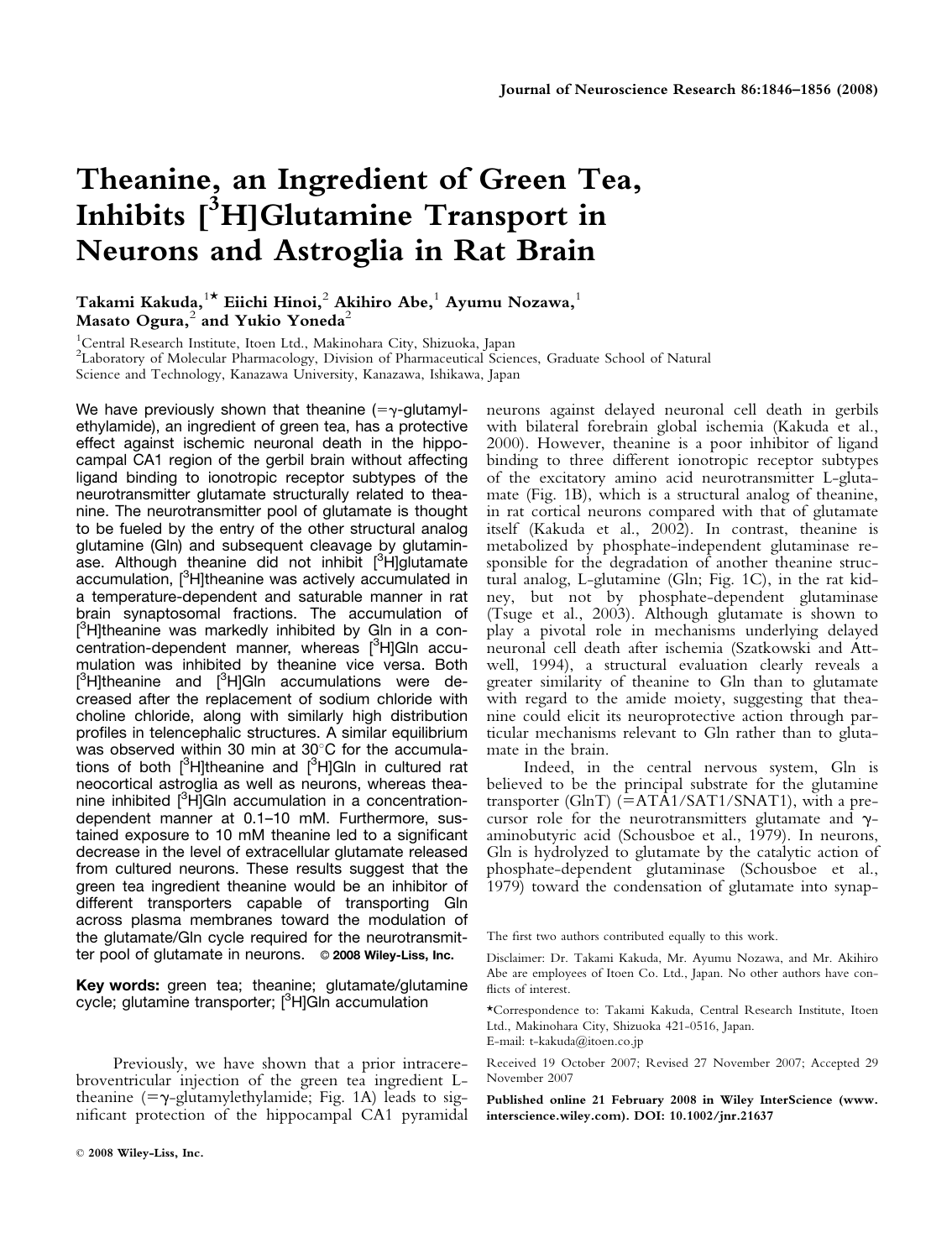

Fig. 1. Chemical structures of L-theanine  $(A; \gamma$ -glutamylethylamide), L-glutamate (B) and L-glutamine (C).

tic vesicles by vesicular glutamate transporters expressed at vesicular surfaces for subsequent exocytotic release into synaptic clefts upon stimulation. Extracellular glutamate is then removed from synaptic clefts by excitatory amino acid transporters expressed by adjacent cells, including neurons and astroglia. It is widely accepted that this active transport is crucial for preventing the accumulation of extracellular glutamate to a neurotoxic level in addition to terminating synaptic glutamatergic neurotransmission. In astrocytes, incorporated glutamate is then converted by glutamine synthetase to Gln. This Gln is exported to extracellular spaces for the reentry through GlnT into neurons to fuel the aforementioned glutamate/Gln cycle required for the neurotransmitter pool at nerve terminals in glutamatergic neurons (Schousboe et al., 1979; Broer, 2002; Dolinska et al., 2004). As described above, however, theanine is not by phosphate-dependent glutaminase enriched in the brain (Tsuge et al., 2003). In this study, therefore, we have determined the incorporation of  $[3\text{H}]$ glutamate,  $[3\text{H}]$ Gln, and  $[3\text{H}]$ theanine in order to evaluate the action site in the brain for neuroprotection by theanine.

#### MATERIALS AND METHODS

#### Materials

Amino acids were all purchased from Wako (Tokyo, Japan). Theanine was purchased from Tokyo Kasei Kogyo (Tokyo, Japan). [3 H]Theanine (1.41 TBq/mmol) was synthesized by Daiichi Pure Chemicals Co., Ltd. (Ibaraki, Japan). [ 3 H]Gln (1.89 TBq/mmol) was purchased from Perkin Elmer Life Sciences (Boston, MA). Other chemicals used were of the highest purity commercially available.

#### Preparation of Synaptosomal (P2) Fractions

This study was conducted in compliance with the Guideline for Animal Experimentation at Kanazawa University, with an effort to minimize the number of animals used and their suffering. Unless otherwise indicated, crude synaptosomal fractions were prepared from the whole brains of male Wistar rats of 8–10 weeks old, with minor modifications of the method described by Takarada et al. (2004). Each discrete rat brain structure was also dissected according to the procedures described by Glowinski and Iversen (1966). In brief, brains were removed from the cranial cavity and homogenized in 0.32 M sucrose with a Teflon/glass homogenizer. Homogenates were centrifuged at 800g for 10 min, followed by further centrifugation of the supernatants at 20,000g for 20 min and subsequent suspension of the sediment of P2 fractions in a 20 fold volume of 0.32 M sucrose. Suspensions were again centrifuged at 20,000g for 10 min for washing. This washing process was repeated three times. The final pellets were suspended in a tenfold volume of Krebs-Ringer buffer (KRB) [10 mM HEPES buffer (pH 7.4) containing 125 mM NaCl, 3.5 mM KCl, 1.25 mM  $KH_2PO_4$ , 1.2 mM  $MgSO_4$ , 25 mM  $NaHCO_3$ , 1.5 mM  $CaCl<sub>2</sub>$ , and 10 mM glucose] for the use as the synaptosomal fractions in uptake experiments on the same day.

#### Preparation of Synaptic Membranes

The crude synaptosomal fractions were subjected to osmotic shock by the use of ice-cold water, followed by centrifugation at 8,000g for 20 min and subsequent suspension of the upper sediments with supernatants by gentle shaking as described previously (Ogita and Yoneda, 1986). The suspensions thus obtained were again centrifuged at 50,000g for 30 min, followed by suspension of the pellets in 40 vol 5 mM Tris-acetate buffer (pH 7.4) containing 0.1 mM phenylmethylsulfonyl fluoride, 0.01% bacitracin, and 1 mM EDTA using a Physcotron homogenizer at setting 6 for 2 min at  $4^{\circ}$ C and subsequent centrifugation at 50,000g for 30 min. The resulting pellets were washed three times by suspension in the same volume of buffer with centrifugation at 50,000g for 30 min. The final pellets were suspended in 8 vol 0.32 M sucrose and frozen at  $-80^{\circ}$ C for no longer than 1 week. On the day of the experiments, frozen suspensions were thawed at room temperature, followed by washing twice as mentioned above. In addition, the suspensions were treated with 0.08% Triton X-100 at an approximate protein concentration of 0.32 mg protein/ml at 2°C for 30 min with gentle stirring (Ogita and Yoneda, 1988). This treatment was terminated by the centrifugation as described above, and the resulting pellets were washed once more to obtain Triton-treated membranes for use in receptor binding assays.

#### Preparation of Astroglial Culture

Astrocytes were prepared as described previously (Murakami et al., 2003). In brief, cerebral neocortex (CX) from 20 day-old embryonic Wistar rats was cleared of meninges and treated with 0.25% trypsin in  $Ca^{2+}$ - and  $Mg^{2+}$ -free phosphate-buffered saline (PBS) containing 5.5 mM glucose for 20 min at  $37^{\circ}$ C with gentle shaking. An equal volume of horse serum supplemented with 0.1 mg/ml of DNase I was added to the medium to inactivate the trypsin. Then, the tissues were centrifuged at 500g for 5 min. The tissue sediments were triturated through a fire-narrowed Pasteur pipette with Dulbecco's modified Eagle's medium (DMEM) containing 10% fetal calf serum (FCS), 100 lg/ml streptomycin, and 100 U/ml penicillin. After the suspensions were filtered through a lens-cleaning paper (Fuji Photo Co., Tokyo, Japan), cells were plated on 90-mm-diameter polyethyleneimine-coated plastic dishes (Nunc, Roskilde, Denmark) at a density of 1.0–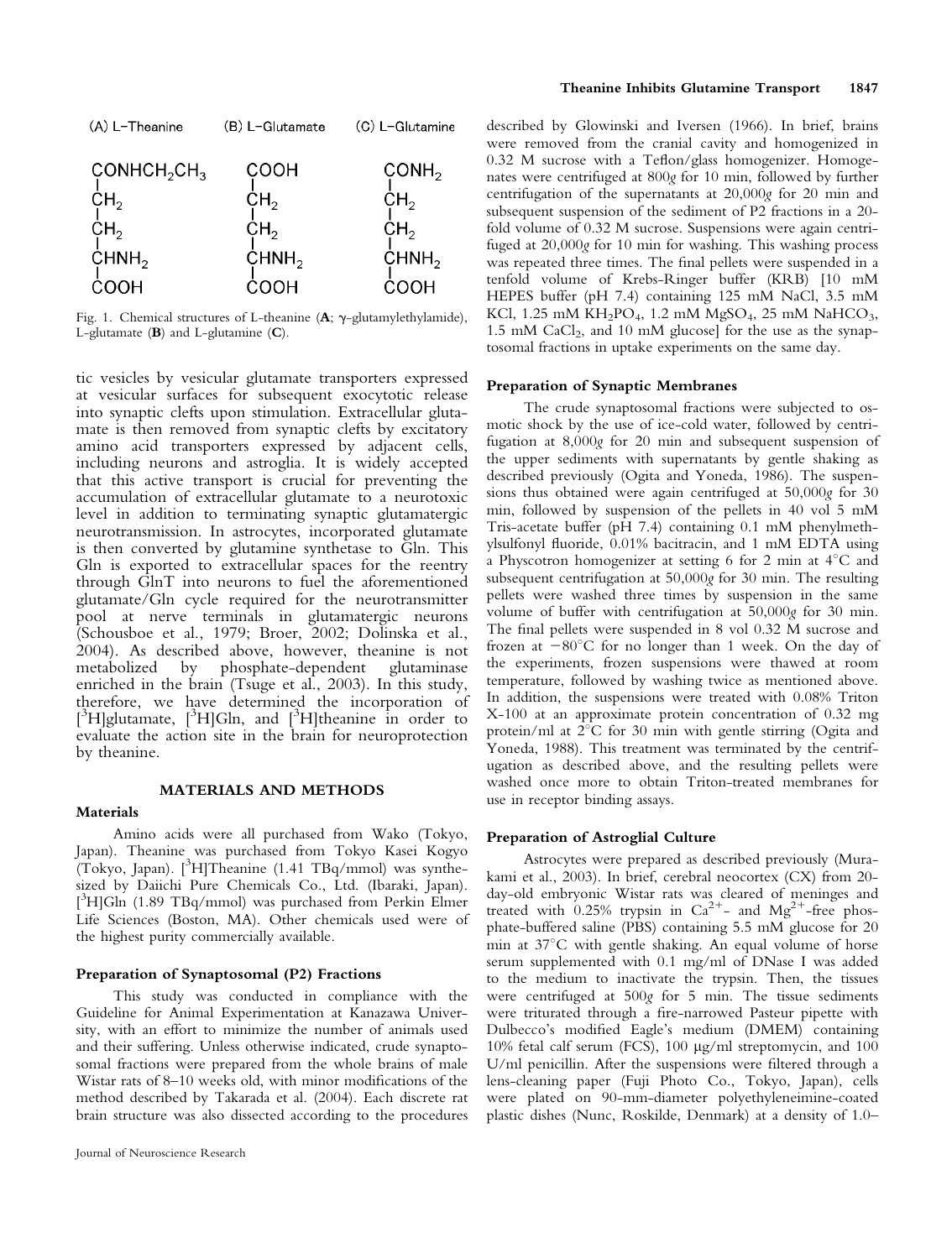$1.3 \times 10^5$  cells/cm<sup>2</sup>. Cultures were maintained in a humidi-<br>fied atmosphere of 5% CO<sub>2</sub> and 95% air at 37°C with the fied atmosphere of 5%  $CO<sub>2</sub>$  and 95% air at 37°C with the medium changed twice per week. After 1 week, cells were replated to remove the neurons. On days 12–14, they were replated onto a six- or 24-well dish using an ordinary trypsin treatment technique at a density of  $0.75 \times 10^5$  cells/cm<sup>2</sup> and cultured for an additional 1–2 days.

#### Preparation of Neuronal Culture

Primary neuronal cultures were prepared from 18-dayold embryonic rat CX as originally described by di Porzio et al. (1980), with minor modifications (Nakamichi et al., 2002). In brief, embryonic rat CX was dissected and incubated with Versene at room temperature for 12 min. After the cells were counted with a Trypan blue exclusion test, cells were mechanically dissociated with a fire-narrowed Pasteur pipette in the culture medium and plated at a density of 2.5  $\times$  10<sup>5</sup> cells/cm<sup>2</sup> in a six- or 24-well dish (Nunc). Prior to use, the dishes were sequentially coated with 7.5  $\mu$ g/ml poly-L-lysine and 10% FCS. The culture medium contained basal DMEM/F-12 supplemented with 10% FCS, 33 mM glucose, 2 mM glutamine,  $100 \text{ U/ml}$  penicillin,  $100 \text{ µg/ml}$  streptomycin, 5 mM HEPES, and 0.11% sodium bicarbonate. Cells were cultured in DMEM/F-12 with the supplement described above for an initial 3 days, treated with 10  $\mu$ M cytosine arabinoside for 24 hr over 2–3 days, and then cultured in basal DMEM containing 33 mM glucose, 2 mM Gln, 100 U/ml penicillin, 100 lg/ml streptomycin, 5 mM HEPES, 0.11% sodium bicarbonate, 50 µg/ml transferrin, 500 ng/ml insulin, 1 pM b-estradiol, 3 nM triiodothyronine, 20 nM progesterone, 8 ng/ml sodium selenite, and 100 µM putrescine for 3-12 days. The culture medium was replaced every 3 days with freshly prepared culture medium of the same composition. Cultures were maintained at  $37^{\circ}$ C in a 5% CO<sub>2</sub>/95% airhumidified incubator.

#### Determination of Transport Activities

Freshly prepared P2 fractions were incubated with [<sup>3</sup>H]theanine, [<sup>3</sup>H]glutamate, or [<sup>3</sup>H]Gln at 1 µM in either the presence or the absence of a variety of test drugs at  $4^{\circ}$ C or  $30^{\circ}$ C for different periods in 0.5 ml KRB. Incubation was terminated by the addition of 3 ml ice-cold buffer and subsequent filtration through a Whatman GF/B glass fiber filter under a constant vacuum of 15 mmHg. The filter was further rinsed four times with buffer, and the amount of radioactivity trapped on the filter was measured with a liquid scintillation spectrometer using 5 ml Triton-toluene scintillation cocktail at a counting efficiency of about 40%. Nonspecific binding was calculated by the amount of radioactivity detected in the presence of each unlabeled substrate at 1 mM, which was similar to that found with the incubation at  $4^{\circ}$ C. Assays were performed in triplicate at intervals of 20 sec.

# Determination of  $[\,\mathrm{^3H}]$ Theanine Binding

Crude synaptic membranes were incubated with 10 nM [<sup>3</sup>H]theanine in 0. 5 ml 50 mM Tris-acetate buffer (pH 7.4) at  $4^{\circ}$ C or  $30^{\circ}$ C for different periods up to 30 min. The incubation was similarly terminated by the addition of 3 ml icecold buffer and subsequent filtration through a Whatman GF/ B glass fiber filter under a constant vacuum of 15 mmHg. The filter was further rinsed four times with buffer, and the amount of radioactivity trapped on the filter was measured with a liquid scintillation spectrometer using 5 ml Triton-toluene scintillation cocktail. Nonspecific binding was calculated by the amount of radioactivity in the presence of 1 mM unlabeled theanine. Assays were performed in triplicate at intervals of 20 sec.

# Determination of  $[^3\mathrm{H}]$ Gln Transport in Cultured Cells

Cultured CX neurons and astrocytes were washed twice with HEPES Krebs-Ringer (HKR; 130 mM NaCl, 5.4 mM KCl, 1.8 mM CaCl<sub>2</sub>, 0.8 mM MgSO<sub>4</sub>, 1 mM NaH<sub>2</sub>PO<sub>4</sub>, 50 mM HEPES, and 5.6 mM D-glucose, pH 7.4) buffer, followed by incubation in HKR buffer at 37°C for 30 min in a 5%  $CO<sub>2</sub>$  incubator. The cells were then incubated with 1  $\mu$ M [<sup>3</sup>H]Gln at 37°C for 10 min in either the absence or the presence of theanine at different concentrations. Reaction was terminated by gentle aspiration of the buffer, followed by rinsing three times with ice-cold HKR buffer containing 5 mM unlabeled Gln at  $4^{\circ}$ C and subsequent solubilization with 0.1 M NaOH for liquid scintillation spectrometry using 3 ml scintillation cocktail (clear sol I), as described previously (Takarada et al., 2004). The protein concentration was determined with a Bio-Rad Protein Assay Kit.

#### Measurement of Endogenous Glutamate

Rat cortical neurons were cultured in DMEM/F-12 supplemented as described above in either the presence or the absence of 10 mM theanine without cytosine arabinoside for 3 days. The concentration of the extracellular glutamate was measured in the culture medium using HPLC with the ophthalaldehyde derivatization method. The culture medium was collected from the primary cultured neurons, followed by the addition of perchloric acid at a final concentration of 0.2 M and subsequent centrifugation for 5 min at 20,000g. The supernatant was neutralized by 1 M NaOH, followed by the reaction for 2 min at room temperature with a derivatization reagent  $[5 \text{ mg/ml}$  o-phthalaldehyde,  $1\%$   $\beta$ -mercaptoethanol, and 0.36 M potassium borate (pH 10.4)] and subsequent injection into an analysis column (Symmetry C<sub>18</sub> 3.5 µm, 4.6  $\times$ 75 mm). Elution was conducted using a programmable pump (Gilson model 305 + 306) with a linear gradient to 70% acetonitrile and 20 mM sodium phosphate (pH 6.0) at a flow rate of 1.0 ml/min. Derivatized amino acids were detected with a fluorometer (Gilson model 21).

#### Data Analysis

Results are expressed as mean  $\pm$  SEM, and the statistical significance was determined by two-tailed and unpaired Student's t-test or one-way ANOVA followed by Bonferroni/ Dunnett post hoc test.

#### RESULTS

# [ 3 H]Theanine Accumulation

To investigate the possible affinity of theanine for particular membrane receptors, crude synaptic membranes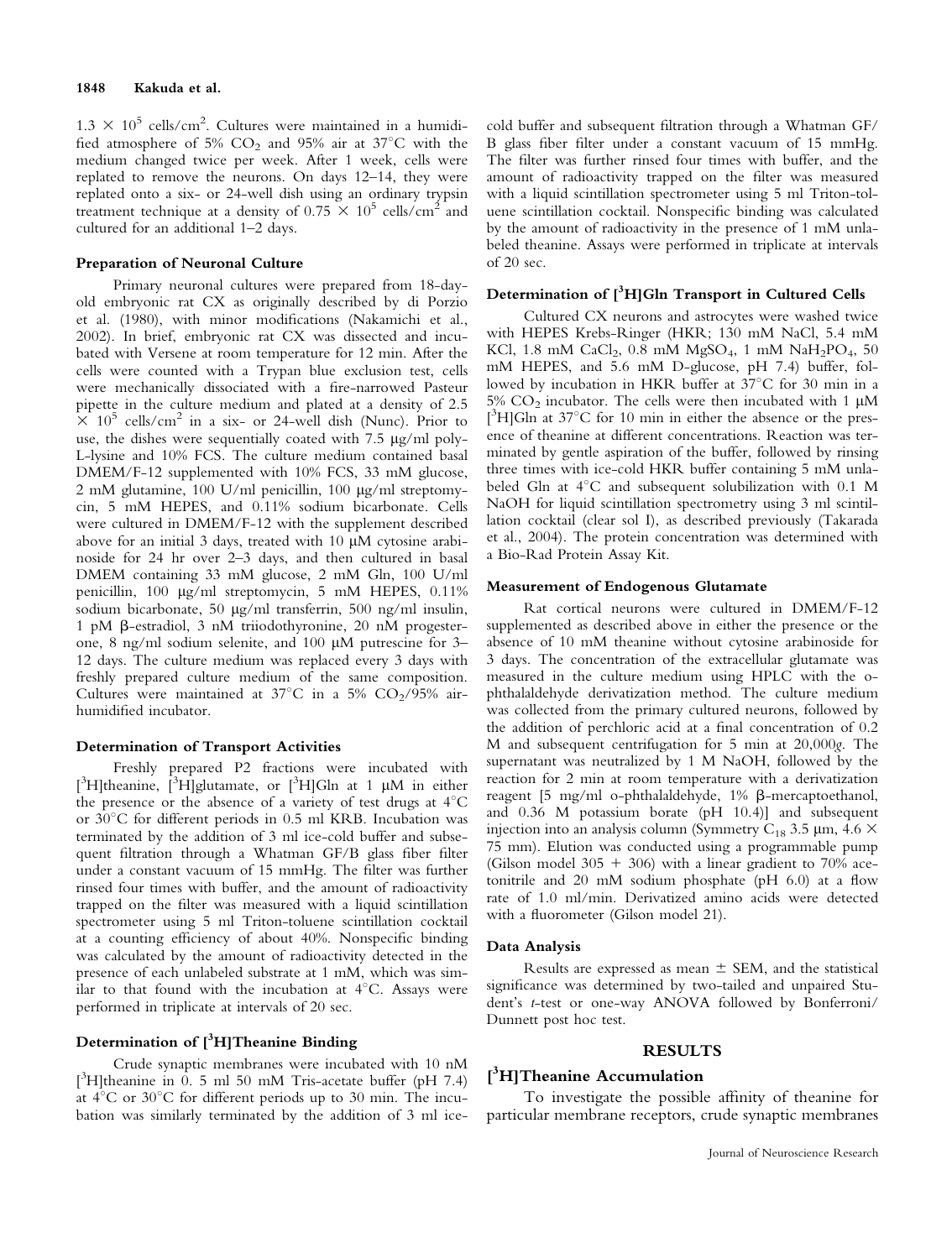### (A) Synaptic membranes



Fig. 2.  $[^{3}H]$ Theanine binding and uptake. A: Synaptic membranes were incubated with 10 nM [3H]theanine at  $4^{\circ}$ C and  $30^{\circ}$ C for a period up to 30 min. B: Synaptosomal fractions were incubated with 1  $\mu$ M [<sup>3</sup>H]glutamate in either the presence or the absence of 1 mM theanine at  $30^{\circ}$ C for 5 min. C: Synaptosomal fractions were incu-

were incubated with 10 nM  $[^{3}H]$ theanine at 4°C and  $30^{\circ}$ C for different periods. However, no marked binding for [<sup>3</sup>H]theanine was detectable in synaptic membranes irrespective of the incubation time and temperature (Fig. 2A). Consequently, an attempt was made to determine whether theanine affects the incorporation of [<sup>3</sup>H]glutamate in synaptosomal fractions. [<sup>3</sup>H]Glutamate accumulation reached a plateau within 5 min after a linear increase up to 2 min at  $30^{\circ}$ C, whereas the addition of 1 mM theanine did not markedly affect  $[^{3}H]$ glutamate accumulation throughout the incubation (Fig. 2B). In contrast, <sup>13</sup>H]theanine was highly accumulated in a temperaturedependent manner in synaptosomal fractions (Fig. 2C). <sup>3</sup>H]Theanine accumulation was linearly increased with incubation time up to 30 min, with a plateau within 120 min at  $30^{\circ}$ C in synaptosomal fractions. Saturation isotherms revealed that the [<sup>3</sup>H]theanine accumulation consisted of at least two different components with Km values of 42.3 µM and 1,88 mM, and Vmax values of 3.92 and 104.2 nmol/hr/mg protein, respectively (Fig. 2D). Therefore, theanine could be incorporated into rat brain

#### (B) Synaptosomes



bated with 1  $\mu$ M [<sup>3</sup>H]theanine at 4°C and 30°C for a period up to 120 min. D: Synaptosomal fractions were incubated with [<sup>3</sup>H]theanine at a concentration range of 1  $\mu$ M to 10 mM at 30°C for 20 min. Values are the mean  $\pm$  SE in three independent sets of experiments done in triplicate.

synaptosomes through a mechanism not related to glutamate transporters.

#### Pharmacological Profiles

Actually, [<sup>3</sup>H]theanine accumulation was markedly inhibited by the addition of the other structural analog, Gln, in a concentration-dependent manner in a concentration range of 10 nM to 1 mM, which occurred to a greater extent than did the inhibition by theanine itself (IC<sub>50</sub> values: Gln, 329.2  $\pm$  59.5 µM; theanine, >1,000 lM; Fig. 3A, left panel). However, glutamate was rather ineffective at markedly inhibiting [<sup>3</sup>H]theanine accumulation at the concentrations used, whereas asparagine markedly inhibited <sup>[3</sup>H]theanine accumulation in synaptosomal fractions, with aspartate being ineffective, at a concentration range of 10 nM to 1 mM (IC<sub>50</sub> value = 577.2  $\pm$  88.1 µM; Fig. 3A, right panel).

To examine the possible inhibition by theanine of  $[{}^3H]$ Gln accumulation, synaptosomal fractions were incubated with  $1 \mu M$  [<sup>3</sup>H]Gln in either the presence or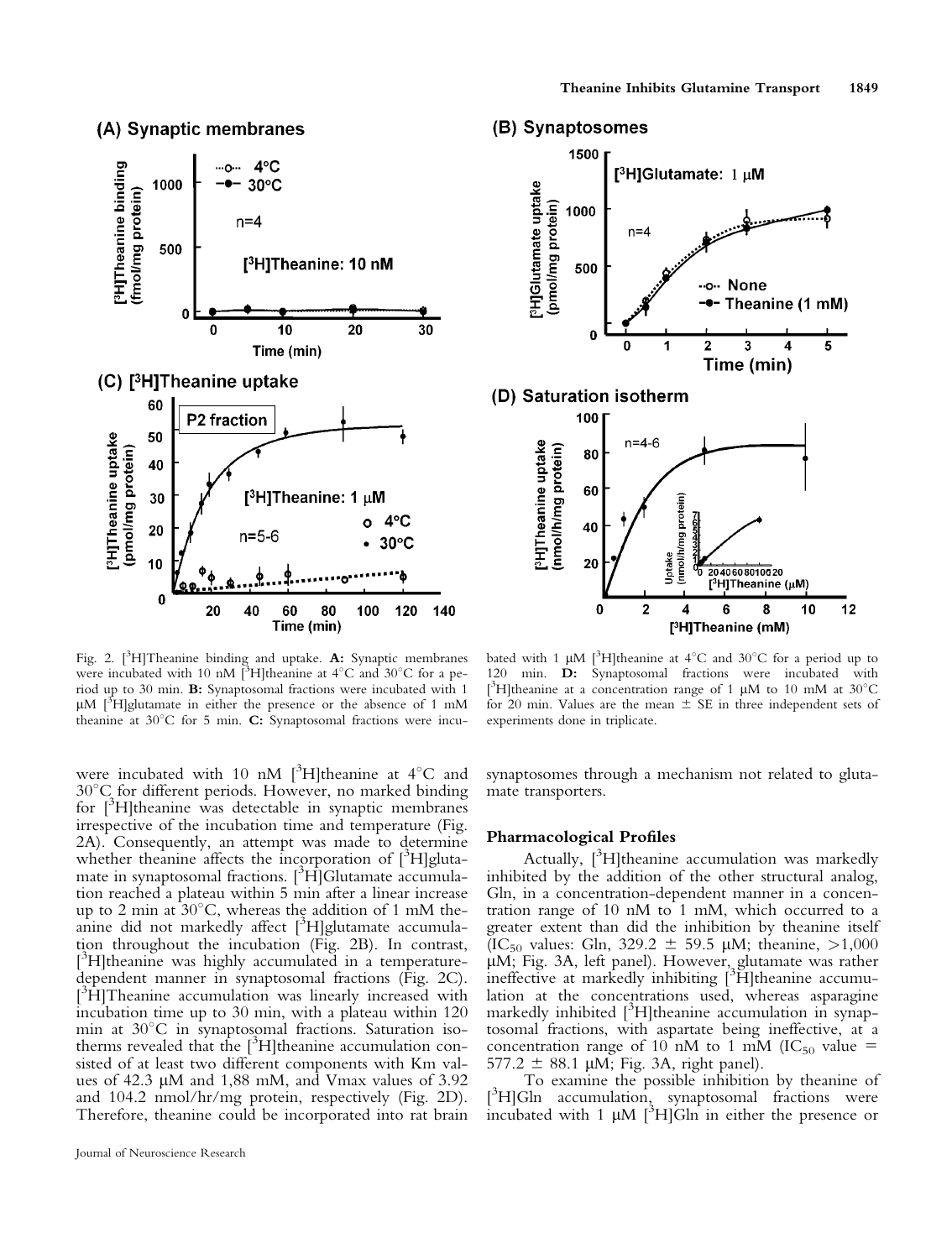

Fig. 3. Effects of structural analogs on accumulations of [<sup>3</sup>H]theanine and [<sup>3</sup>H]Gln in synaptosomal fractions. Synaptosomal fractions were incubated with 1  $\mu$ M [<sup>3</sup>H]theanine (A) or [<sup>3</sup>H]GIn (B) at 308C for 20 min in either the absence or the presence of L-theanine, L-Gln, D-Gln, glutamate (Glu), aspartate (Asp), and asparagine (Asn) at different concentrations from 10 nM to 1 mM. Values are the mean  $\pm$  SE in four to six independent sets of experiments done in triplicate.

the absence of theanine analogs at different concentrations. In synaptosomal fractions, [3 H]Gln was highly accumulated in a temperature-dependent and saturable manner, with a plateau within 60 min at  $30^{\circ}$ C (data not shown). The addition of theanine markedly inhibited <sup>3</sup>H]Gln accumulation in a concentration-dependent fashion at concentrations of 10 nM to 1 mM, whereas L-Gln was more efficient than theanine at inhibiting [ 3 H]Gln accumulation, with less inhibition by D-Gln [IC<sub>50</sub> values (µM): L-Gln 85.1  $\pm$  11.8; theanine 479.8  $\pm$  132.2; D-Gln,  $>1,000$ ; Fig. 3B, left panel]. Similarly, asparagine was more effective at inhibiting the accumulation of  $[^{3}H]Gln$  than glutamate or aspartate  $[IC_{50}$  values ( $\mu$ M): asparagine 719.1  $\pm$  75.3; glutamate, >1,000; aspartate,  $>1,000$ ; Fig. 3B, right panel].

In addition to the theanine analogs described above, a variety of amino acids markedly inhibited the temperature-dependent accumulation of  $[^3H]$ theanine (Fig. 4A) as well as  $[^{3}H]Gln$  (Fig. 4B) in synaptosomal fractions at 1 mM. These included tyrosine, methionine, tryptophan, phenylalanine, isoleucine, leucine, and cysteine for  $[3\text{H}]$ theanine accumulation and Gln for  $[3\text{H}]$ Gln accumulation. Moderate inhibition was seen with theanine, histidine, lysine, threonine, serine, Gln, asparagine, glycine, proline, valine, and alanine for [<sup>3</sup>H]theanine accumulation and with theanine, histidine, and cysteine for [3H]Gln accumulation. Rather weak inhibition was found with GABA, arginine, glutamate, and aspartate for [<sup>3</sup>H]theanine

accumulation and with GABA, arginine, lysine, glutamate, aspartate, tyrosine, threonine, serine, asparagine, glycine, methionine, proline, tryptophan, phenylalanine, isoleucine, leucine, valine, and alanine for [3 H]Gln accumulation. Accordingly, [3 H]theanine accumulation shows pharmacological profiles similar to those of [<sup>3</sup> H]Gln accumulation in rat brain synaptosomal fractions.

#### Distribution Profiles

To evaluate the requirement for sodium ions, NaCl was replaced with choline chloride in KRB for the incubation with  $[{}^3H]$ Gln and  $[{}^3H]$ theanine. Removal of sodium ions led to a significant decrease in [<sup>3</sup> H]Gln accumulation by 50% (Fig. 5A, left columns) and in <sup>3</sup>H]theanine accumulation by 30% (Fig. 5A, right columns) in synaptosomal fractions.

To analyze the distribution profile in the brain, discrete brain regions were excised from rat brains, followed by the preparation of P2 fractions and subsequent determination of the accumulation of  $[3H]$ Gln and [<sup>3</sup>H]theanine. [<sup>3</sup>H]Gln was highly accumulated in synaptosomal fractions of telencephalic structures, including CX, hippocampus, and corpus striatum, with progressively less potent activities in midbrain, hypothalamus, medulla-pons, and cerebellum (Fig. 5B, left panel; [ 3 H]Gln accumulation (pmol/mg protein/20 min): hippocampus, 541.9  $\pm$  23.2; striatum, 477.2  $\pm$  9.9; CX, 448.0  $\pm$  21.4; hypothalamus, 222.5  $\pm$  10.9; midbrain,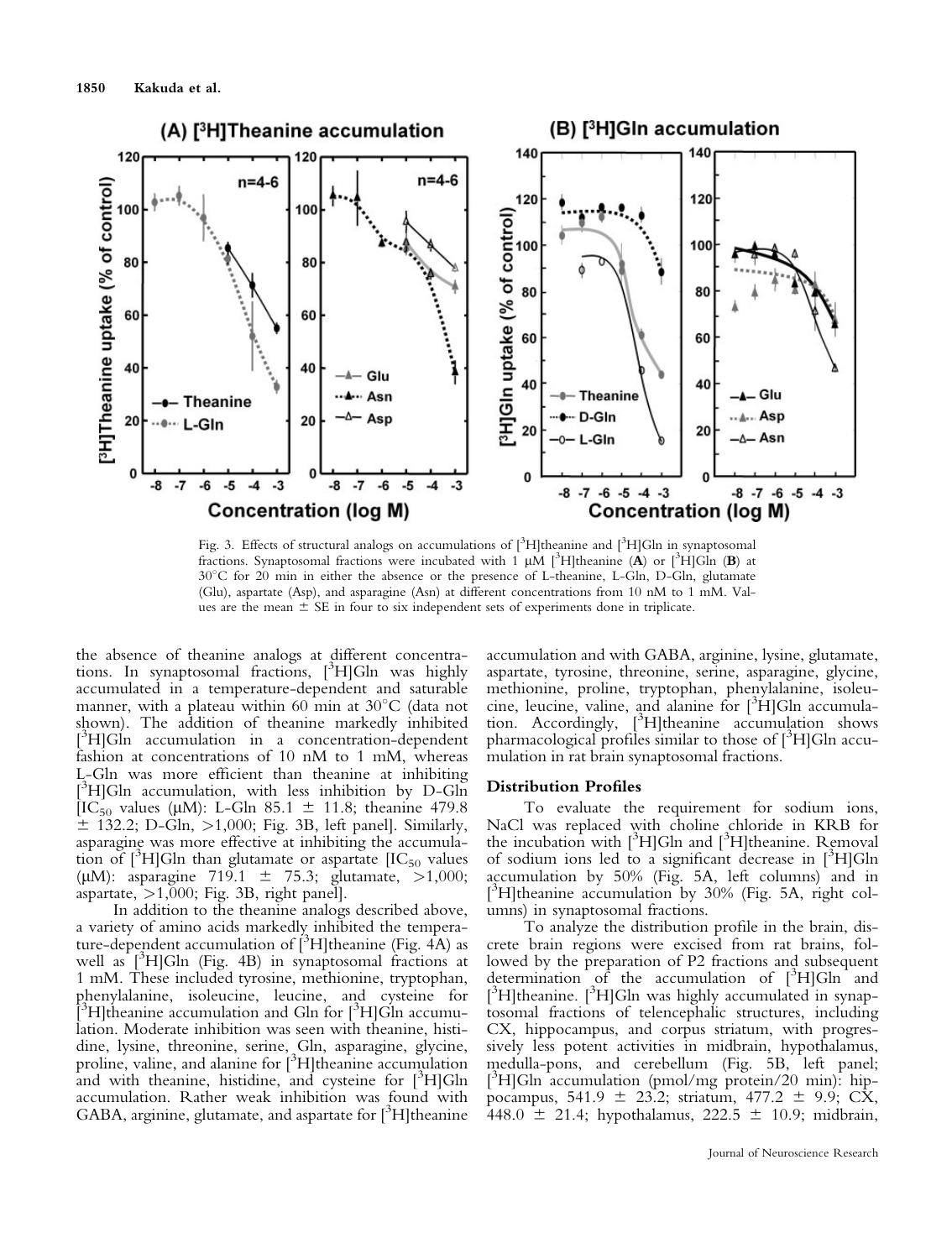

Fig. 4. Pharmacological evaluation of accumulations of [<sup>3</sup>H]theanine and [<sup>3</sup>H]Gln in synaptosomal fractions. Synaptosomal fractions were incubated with 1  $\mu$ M [<sup>3</sup>H]theanine (**A**) or [<sup>3</sup>H]GIn (**B**) at 308C for 20 min in either the presence or absence of different amino acids at 1 mM. Alan, alanine; Arg, arginine; Asn, asparagine, Asp, aspartate; Cys, cysteine; Glu, glutamate; Gly, glycine; His, histidine; Ile, isoleucine; Leu, leucine; Lys, lysine; Met, methionine; Phe, phenylalanine; Pro, proline; Ser, serine; The, theanine; Thr, threonine; Trp, tryptophan; Tyr, tyrosine; Val, valine.

286.0  $\pm$  10.4; medulla-pons, 128.7  $\pm$  5.0; cerebellum,  $69.9 \pm 8.6$ ). Similarly, high [<sup>3</sup>H]theanine accumulation was seen in synaptosomal fractions of telencephalic strucwas seen in synaptosomal fractions of telencephalic structures followed by medulla-pons, midbrain, hypothalamus, and cerebellum in order of decreasing activity (Fig. 5B, right panel; [<sup>3</sup>H]theanine accumulation (pmol/mg protein/20 min): striatum,  $41.8 \pm 1.5$ ; CX,  $36.0 \pm 1.7$ ; hippocampus,  $34.3 \pm 0.85$ ; medulla-pons,  $30.9 \pm 2.2$ ; midbrain,  $28.7 \pm 2.3$ ; hypothalamus,  $27.1 \pm 1.1$ , cerebellum,  $14.8 \pm 0.85$ ). Thus,  $[^{3}H]$ theanine accumulation<br>shows distribution profiles similar to those of  $[^{3}H]$ Gln shows distribution profiles similar to those of  $[{}^3H]$ Gln accumulation in discrete rat brain structures.

#### Accumulation in Primary Cultured Cells

We next investigated the accumulation of  $[^3H]$ Gln and [<sup>3</sup>H]theanine in primary cultured neurons and astrocytes prepared from rat cerebral cortex, in place of synaptosomal fractions. Cultured cells were incubated with either  $[{}^3H]$ Gln or  $[{}^3H]$ theanine at 1 µM for different periods at  $30^{\circ}$ C. [<sup>3</sup>H]Gln accumulation increased almost linearly with incubation time up to 20 min and reached a plateau within 60 min in primary cultured neurons,

Journal of Neuroscience Research

whereas considerably high [<sup>3</sup>H]Gln accumulation was also seen in primary cultured astrocytes (Fig. 6A). Similarly, [<sup>3</sup>H]theanine was highly accumulated, with a plateau within 60 min at  $30^{\circ}$ C in primary cultured neurons and astrocytes (Fig. 6B). Therefore, both [<sup>3</sup>H]Gln and [<sup>3</sup>H]theanine would be actively incorporated into astrocytes in addition to neurons.

To analyze the inhibition of  $[{}^3H]$ Gln accumulation by theanine, cultured neurons and astrocytes were incubated with [3 H]Gln in either the absence or the presence of theanine at a concentration range of 0.1–10 mM. In both cell cultures, the addition of theanine induced a significant decrease in  $[^3H]$ Gln accumulation in a concentration-dependent manner at the concentrations used (Fig. 7A). Because the incorporation of Gln is required for the Gln/glutamate cycle to fuel the neurotransmitter pool of glutamate at glutamatergic synapses, neurons were cultured in either the presence or the absence of 10 mM theanine for 3 days, followed by the collection of culture medium and subsequent determination of endogenous glutamate released during culture. As shown in Figure 7B, sustained exposure to theanine led to a slight but statistically significant decrease in the extracel-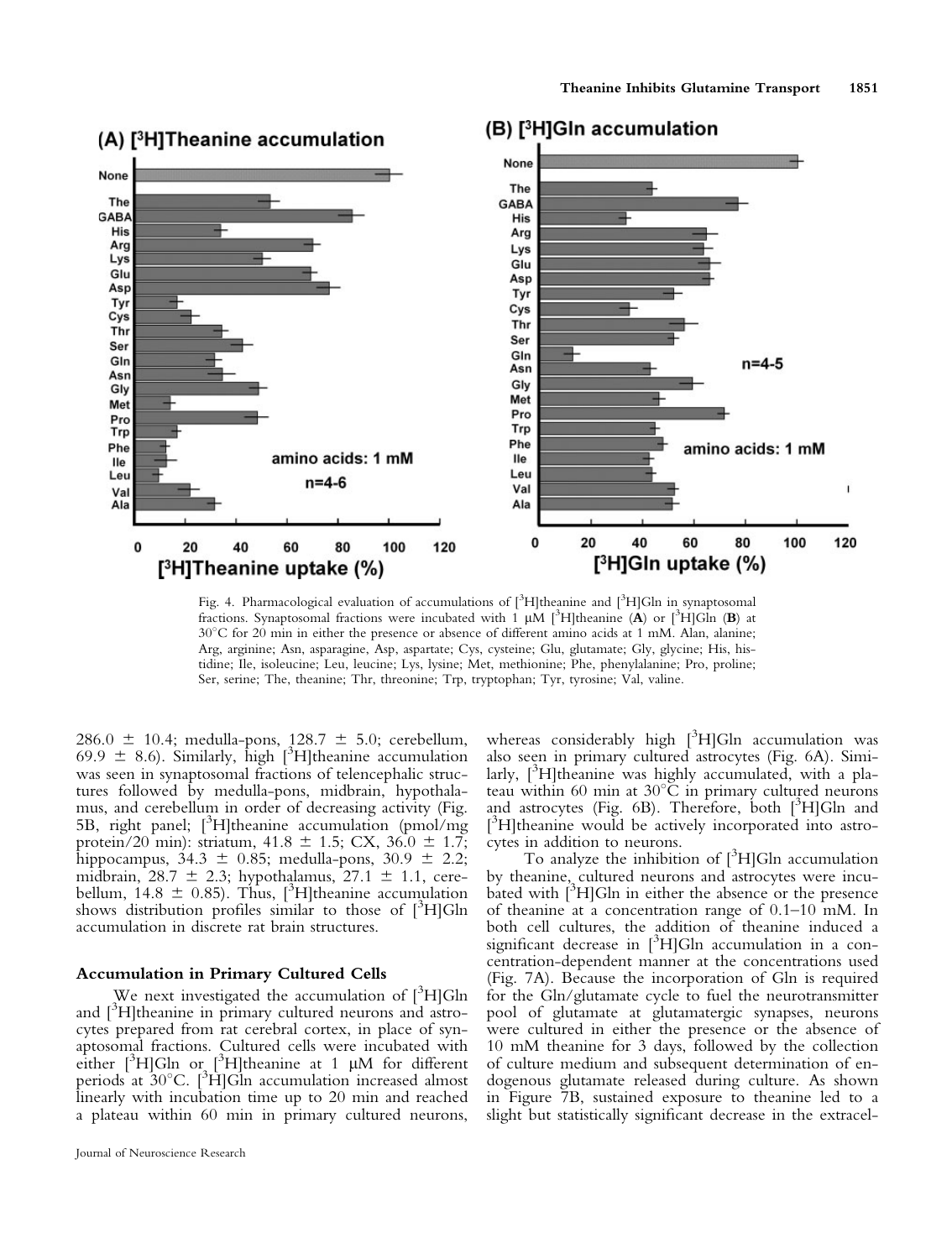

Fig. 5. Comparison between accumulations of  $[^3H]$ Gln and  $[$ <sup>3</sup>H]theanine. A: Synaptosomal fractions were incubated with 1  $\mu$ M [ $3H$ ]Gln or [ $3H$ ]theanine at 30°C for 20 min in KRB containing sodium chloride (NaCl) or choline chloride (ChoCl) at 130 mM.  $*P$  < 0.05,  $\star$   $\star$  P < 0.01, significantly different from each control value obtained in the presence of 130 mM NaCl. B: Each brain structure

was dissected for preparation of synaptosomal fractions, followed by incubation with  $1$   $\mu$ M [<sup>3</sup>H]Gln or [<sup>3</sup>H]theanine for 20 min at 30°C. Values are the mean  $\pm$  SE in six independent sets of experiments done in triplicate. CL, cerebellum; HC, hippocampus; HT, hypothalamus; MB, midbrain; MP, medulla-pons; ST, striatum.

lular glutamate level in the cultured neurons (1.0  $\pm$  0.03  $\mu$ M vs. 0.88  $\pm$  0.04  $\mu$ M: *P* < 0.05). These results sug- $\mu$ M vs. 0.88  $\pm$  0.04  $\mu$ M;  $P < 0.05$ ). These results sug-<br>gest that theanine could suppress the exocytotic release gest that theanine could suppress the exocytotic release of glutamate derived from the Gln/glutamate cycle through the inhibition of Gln incorporation in glutamatergic neurons in a particular situation (Fig. 8).

#### DISCUSSION

The essential importance of the present findings is that the green tea ingredient theanine markedly inhibited <sup>13</sup>H]Gln accumulation in rat brain synaptosomal fractions and cultured rat neocortical neurons, without affecting [<sup>3</sup>H]glutamate accumulation. Furthermore, [<sup>3</sup>H]theanine binding sites were not detectable in synaptic membranes at all, although [<sup>3</sup>H]theanine was highly accumulated in a temperature- and sodium-dependent manner with a saturable profile in synaptosomal fractions. Because the chemical structure of theanine is analogous to the neuronal excitotoxin glutamate, we first thought that the neuroprotection by theanine (Kakuda et al., 2000) would be mediated by an antagonistic profile of this green tea ingredient against particular glutamate receptor subtypes responsible for delayed neuronal cell death after ischemia. These include ionotropic glutamate receptor subtypes such as N-methyl-D-aspartate (NMDA) and DL- $\alpha$ -amino-3hydroxy-5-methylisoxazole-4-propionate (AMPA) receptors (Lodge and Collingridge, 1991). In our previous study on receptor binding, however, theanine has a very low affinity for either the NMDA or the AMPA receptor subtype in cortical membranes (Kakuda et al., 2002). By contrast, the present findings give rise to the idea that theanine would elicit its neuroprotective action through a mechanism relevant to Gln transporters rather than receptors and transporters for glutamate. To our knowledge, this is the first direct demonstration of temperature- and sodium-dependent and saturable [<sup>3</sup>H]theanine accumulation in rat brain synaptosomal fractions and cultured rat cortical neurons. High-quality green tea leaves have been shown to contain more than 2% theanine (Goto et al., 1996), and Japanese people have been ingesting about 20 mg of theanine per day according to an estimate on the use of 1 g of powdered green tea (Matcha) for the traditional tea ceremony for years. Theanine is also shown to reach the brain through the blood–brain barrier (Yokogoshi et al., 1998) and to prevent of psychological and physiological stress responses (Kimura et al., 2007).

In fact, Gln is actively incorporated into intracellular spaces in rat brain slices (Balcar and Johnston, 1975),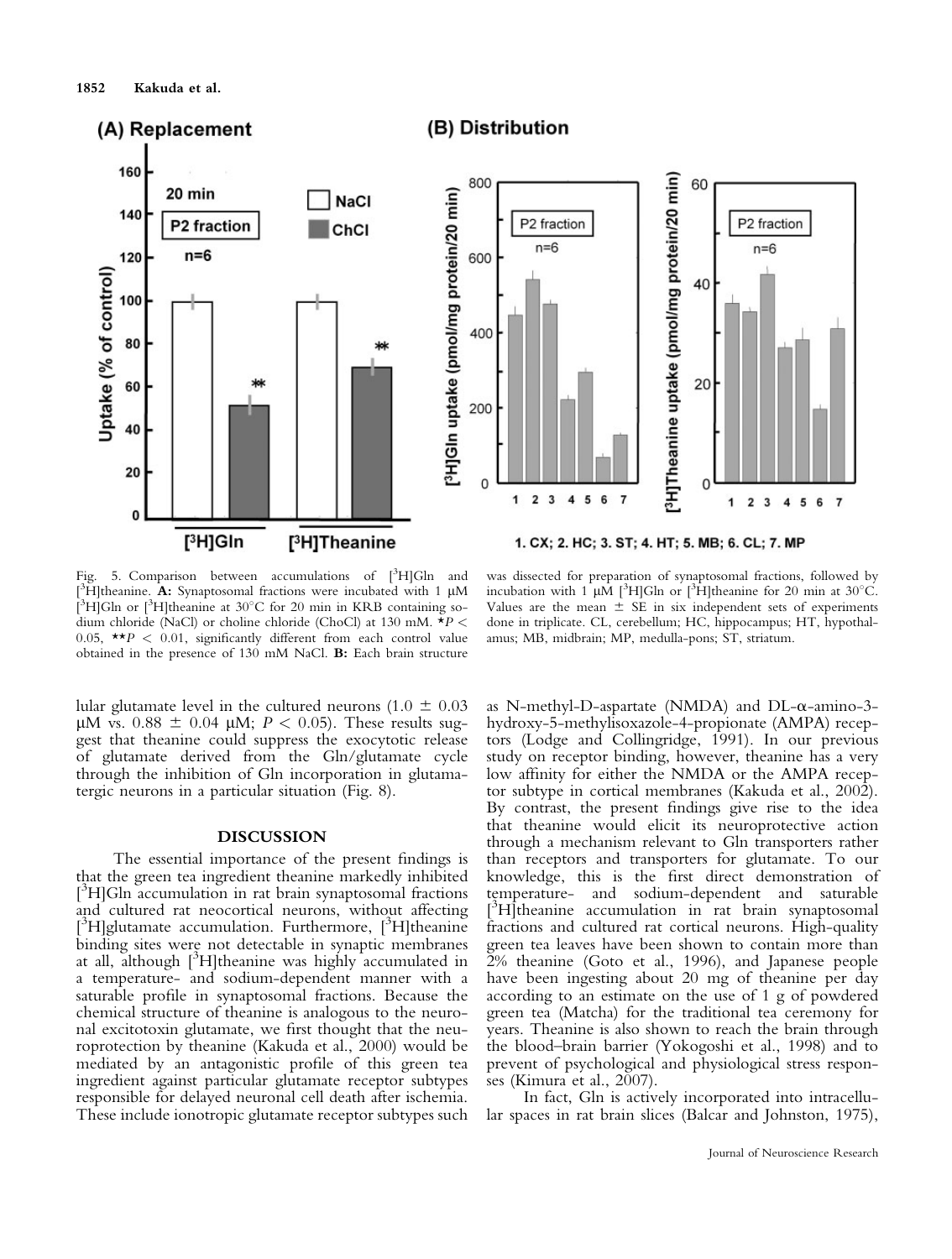

# (A) [<sup>3</sup>H]GIn accumulation

# (B) [<sup>3</sup>H]Theanine accumulation

Fig. 6. Accumulations of [<sup>3</sup>H]Gln and [<sup>3</sup>H]theanine in cultured astrocytes and neurons. Cultured CX astrocytes and neurons were incubated with 1  $\mu$ M [<sup>3</sup>H]Gln (A) or [<sup>3</sup>H]theanine (B) for 1–60 min at  $30^{\circ}$ C. Values are the mean  $\pm$  SE from three or four independent sets of experiments done in triplicate.

and several independent lines of evidence indicate the involvement of different amino acid transporters in active transmembrane trafficking of Gln in the brain. For example, Gln transport is mediated by at least three sodium-dependent transport systems in the brain. These include system A (Reimer et al., 2000; Sugawara et al., 2000; Varoqui et al., 2000), system ASC (Utsunomiya-Tate et al., 1996; Broer et al., 1999), and system N (Chaudhry et al., 1999; Broer et al., 2002). In addition, Gln is also transported through the sodium-independent system L composed of heteromeric assemblies of different subunits (Chillaron et al., 2001; Wagner et al., 2001; Broer, 2002). Among these different transporters capable of transporting Gln across plasma membranes, only the glutamine transporter  $(GlnT)$ ; = ATA1/SAT1/SNAT1) belonging to the system A family is believed to be exclusively expressed by neurons with high and selective affinity for Gln in the brain (Nagaraja and Brookes, 1996; Albers et al., 2001; Chaudhry et al., 2002). Nevertheless, pharmacological evaluation as well as the sodium dependence is suggestive of the participation of diverse isoforms of membrane transporters with affinity for Gln in the accumulations of  $\int_0^3 H$ ]theanine and  $\int_0^3 H$ ]Gln in this study. This assumption could account for the differential pharmacological and distribution profiles between  $[3H]$ Gln and  $[3H]$ theanine accumulations. Theanine

could have affinities different from Gln for particular isoforms of membrane transporters capable of transporting Gln.

The prevailing view is that Gln exported to extracellular spaces is taken up through GlnT expressed by neurons to fuel the glutamate/Gln cycle required for the neurotransmitter pool of glutamate at nerve terminals in glutamatergic neurons. The present inhibition supports the assumption that theanine could at least in part alter extracellular Gln levels under the delicate control through GlnT expressed by astrocytes adjacent to glutamatergic synapses in a particular pathological situation such as brain ischemia. Indeed, a higher level of Gln is shown in the cerebrospinal fluid of patients with Alzheimer's disease than in normal subjects (D'Aniello et al., 2005). Theanine markedly inhibited the incorporation of extracellular Gln, so a decrease would be induced in the amount of intracellular glutamate required for the condensation into synaptic vesicles as a neurotransmitter responsible for the subsequent exocytotic release upon stimuli in CX neurons cultured with theanine. The absence of depolarizing stimuli could thus account for the slight but statistically significant decrease in the extracellular level of glutamate accumulated during the culture of neurons with theanine at a relatively high concentration in this study. It is conceivable that theanine is rather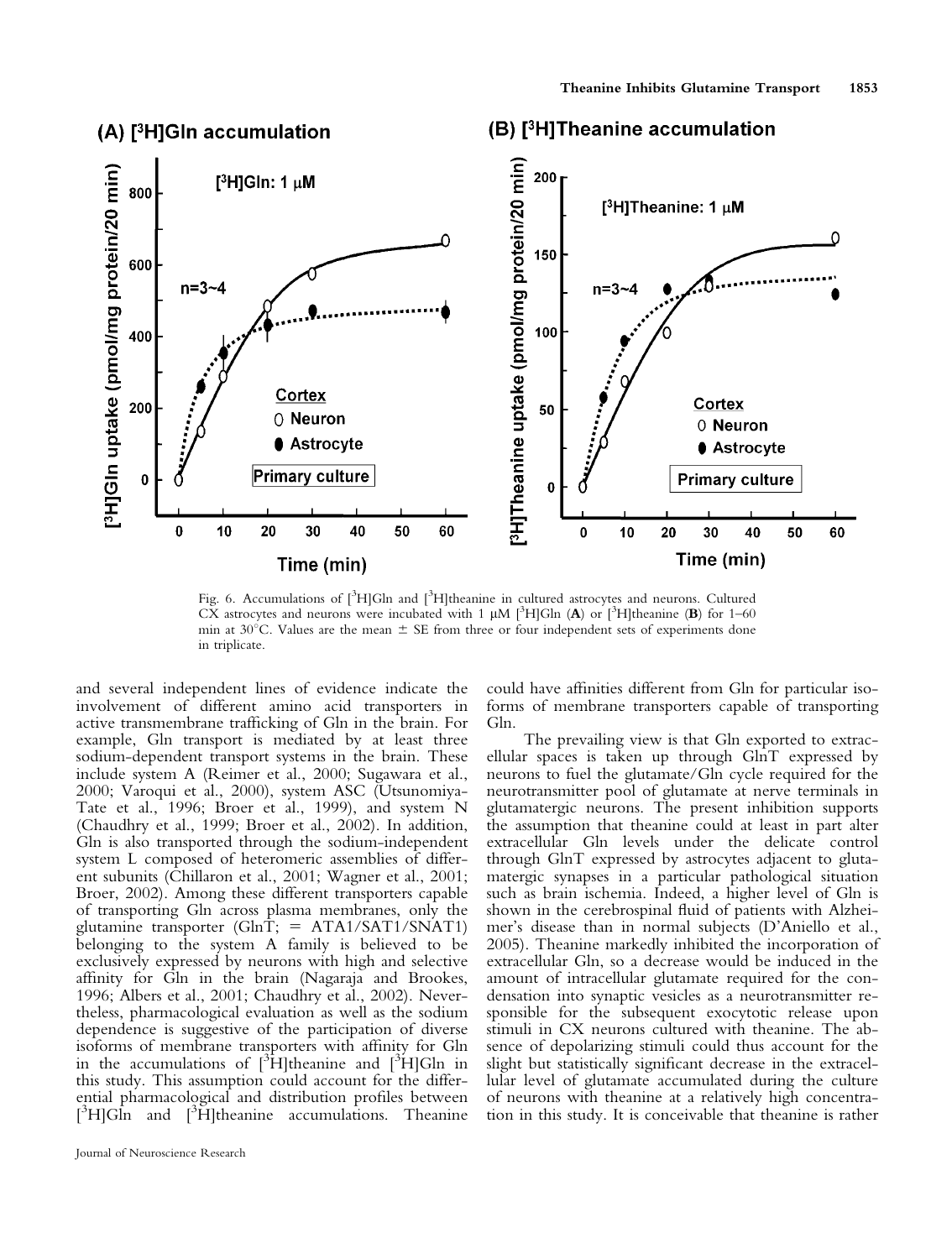

Fig. 7. Effects of theanine on [<sup>3</sup>H]Gln accumulation and glutamate efflux. A: CX neurons and astrocytes were incubated with 1  $\mu$ M [<sup>3</sup>H]Gln for 20 min at 30°C in the presence of theanine at a concentration range of 0.1–10 mM. B: CX neurons were cultured for 3 days in either the presence or the absence of 10 mM theanine, followed by the collection of culture medium for the determination of glutamate. Values are the mean  $\pm$  SE from the separate measurements indicated. \*P < 0.05,  $\star \star p < 0.01$ , significantly different from each control value obtained in the absence of theanine.



Fig. 8. Schematic representation. Theanine could inhibit the incorporation of extracellular Gln into neurons, which in turn suppresses the conversion by glutaminase of Gln to glutamate required for condensation into synaptic vesicles as a neurotransmitter pool responsible for subsequent exocytotic release upon stimuli. Extracellular glutamate would be incorporated into adjacent astroglia through excitatory amino acid transporters (EAATs), whereas the glutamine transporter (GlnT) would mediate the import of extracellular Gln derived from the synthesis by glutamine synthetase enriched in astrocytes into neighboring neurons.

inefficient at affecting the spontaneous efflux of intracellular glutamate condensed into the neurotransmitter pool in neurons. Furthermore, extracellular glutamate could be not only derived from the spontaneous and evoked release from the neurotransmitter pool but also originated in energy production, protein synthesis, and/or amino acid metabolism pools. From this point of view, the exocytotic release of endogenous glutamate from neurons cultured with theanine in response to depolarization remains to be elucidated in future studies. Taken together, theanine would suppress glutamatergic neurotransmission through the inhibition of Gln incorporation across plasma membranes into neurons toward subsequent neuroprotection against delayed neuronal death after ischemia. Although the present study employed embryonic rat CX for preparation of primary neuronal and astroglial cultures toward the evaluation of mechanisms underlying the protection by theanine of hippocampal CA1 pyramidal neurons in ischemic gerbils (Kakuda et al., 2000), it is rather unrealistic to prepare primary cultures of CA1 pyramidal neurons from the gerbil hippocampus because of a variety of experimental limitations. Moreover, the ischemic damage has been selectively seen in the vulnerable CA1 pyramidal neurons,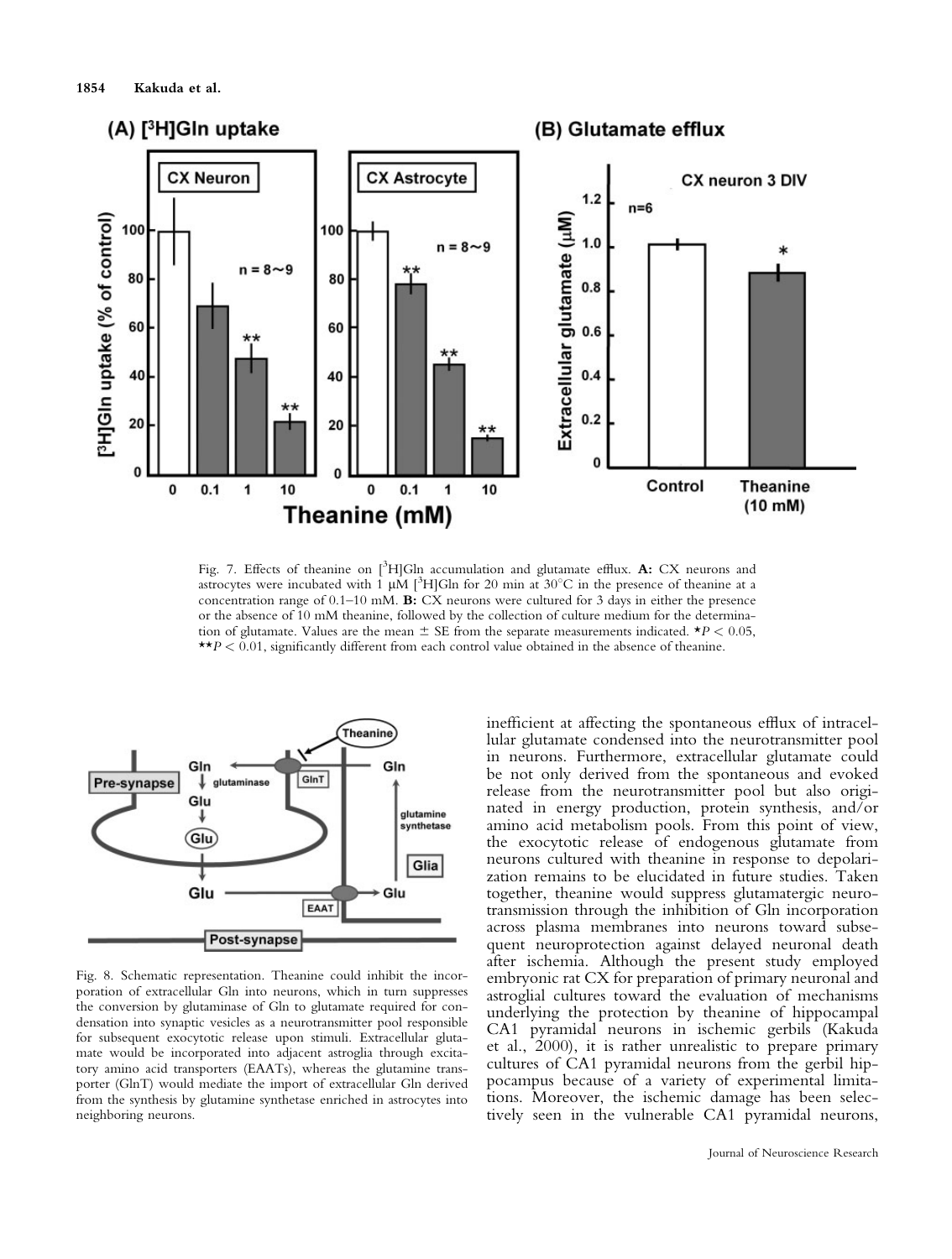but not in the resistant dentate granule neurons (Kakuda et al., 2000). Even in cultured gerbil hippocampal neurons, accordingly, the number of vulnerable CA1 pyramidal neurons would be quite limited compared with those of CA3 pyramidal and dentate granule neurons resistant to ischemic insults. The possible species and structural differences in the pharmacological action of theanine, however, have not been completely ruled out so far.

One of the interesting findings obtained in this study is that  $[^{3}H]$ Gln was also accumulated in cultured rat cortical astrocytes in a manner similar to that of neurons. For instance, GlnT is the first member of the system A neutral amino acid transporter superfamily identified at the molecular level. Among the different transporters cloned to date, GlnT has the highest affinity for Gln ( $\text{Km} = 0.3{\text{-}}0.5 \text{ mM}$ ) with a sodium-amino acid cotransport mechanism (Mackenzie et al., 2003). Another typical feature of GlnT is the selective inhibition by the amino acid analog N-methylaminoisobutyric acid (MeAIB; Christensen, 1990; McGivan and Pastor-Anglada, 1994). On reverse transcription polymerase chain reaction analysis, constitutive expression is not detected at all for GlnT mRNA in primary cultured mouse neocortical and cerebellar astrocytes, with marked expression in cultured neocortical neurons and cerebellar granular cells (Dolinska et al., 2004). Moreover, in these cultured  $\frac{3}{\text{atros}}$   $\frac{3}{\text{H}}$  Gln accumulation is insensitive to several excess system A substrates, including MeAIB, proline, and glycine. In neurons, therefore, the system A transporter isoform GlnT is believed primarily to mediate transmembrane Gln transport. By contrast, recent studies have shown marked expression of GlnT mRNA in primary cultured astrocytes prepared from rat whole brain with [<sup>3</sup>H]Gln uptake and efflux activities insensitive to MeAIB (Heckel et al., 2003; Deitmer et al., 2003). Double-labeling immunohistochemistry has also demonstrated the colocalization of immunoreactivities for GlnT and the glial marker protein glial fibrillary acidic protein in the cerebral cortex of adult rat and human brains (Melone et al., 2004). More recently, we have shown the constitutive expression of GlnT mRNA with MeAIB-sensitive  $[{}^{3}\text{H}]$ Gln accumulation in cultured rat neocortical astrocytes (Ogura et al., 2006), whereas overexpression of GlnT leads to the exacerbation of vulnerability to the oxidative cytotoxicity in cultured astrocytes (Ogura et al., 2007). The present and previous findings thus argue in favor of the idea that transmembrane Gln transport would at least in part be mediated by GlnT belonging to the system A superfamily, in addition to the system ASC, system N, and system L transporter families capable of transporting Gln across plasma membranes, even in astrocytes. Astrocytes might play a role in mechanisms relevant to regulation of the extracellular concentration of Gln for the glutamate/Gln cycle in glutamatergic neurons.

It therefore appears that the green tea ingredient theanine is an inhibitor of different transporters capable of transporting Gln across plasma membranes in neurons and astroglia. Daily intake of theanine could thus be beneficial for the prophylaxis of a variety of neurodegenerative and/or neuropsychiatric disorders relevant to overactivation of glutamatergic neurotransmission and neurotoxicity in the brain.

#### REFERENCES

- Albers A, Broer A, Wagner CA, Setiawan I, Lang PA, Kranz EU, Lang F, Broer S. 2001.  $Na<sup>+</sup>$  transport by the neural glutamine transporter ATA1. Pflugers Arch 443:92–101.
- Balcar VJ, Johnston GAR. 1975. High affinity uptake of L-glutamine in rat brain slices. J Neurochem 24:875–879.
- Broer S. 2002. Adaptation of plasma membrane amino acid transport mechanisms to physiological demands. Pflugers Arch 444:457–466.
- Broer A, Brookes N, Ganapathy V, Dimmer KS, Wagner CA, Lang F, Broer S. 1999. The astroglial ASCT2 amino acid transporter as a mediator of glutamine efflux. J Neurochem 73:2184–2194.
- Broer A, Albers A, Setiawan I, Edwards RH, Chaudhry FA, Lang F, Wagner CA, Broer S. 2002. Regulation of the glutamine transporter SN1 by extracellular pH and intracellular sodium ions. J Physiol 539:3– 14.
- Chaudhry FA, Reimer RJ, Krizaj D, Barber D, Storm-Mathisen J, Copenhagen DR, Edwards RH. 1999. Molecular analysis of system N suggests novel physiological roles in nitrogen metabolism and synaptic transmission. Cell 99:769–780.
- Chaudhry FA, Schmitz D, Reimer RJ, Larsson P, Gray AT, Nicoll R, Kavanaugh M, Edwards RH. 2002. Glutamine uptake by neurons: interaction of protons with system a transporters. J Neurosci 22:62–72.
- Chillaron J, Roca R, Valencia A, Zorzano A, Palacn M. 2001. Heteromeric amino acid transporters: biochemistry, genetics, and physiology. Am J Physiol Renal Physiol 281:F995–F1018.
- Christensen HN. 1990. Role of amino acid transport and countertransport in nutrition and metabolism. Physiol Rev 70:3–77.
- D'Aniello A, Fisher G, Migliaccio N, Cammisa G, D'Aniello E, Spinelli P. 2005. Amino acids and transaminases activity in ventricular CSF and in brain of normal and Alzheimer patients. Neurosci Lett 388:49–53.
- Deitmer JW, Broer A, Broer S. 2003. Glutamine efflux from astrocytes is mediated by multiple pathways. J Neurochem 87:127–135.
- di Porzio U, Daguet MC, Glowinski J, Prochiantz A. 1980. Effect of striatal cells on in vitro maturation of mesencephalic dopaminergic neurones grown in serum-free conditions. Nature 288:370–373.
- Dolinska M, Zablocka B, Sonnewald U, Albrecht J. 2004. Glutamine uptake and expression of mRNA's of glutamine transporting proteins in mouse cerebellar and cerebral cortical astrocytes and neurons. Neurochem Int 44:75–81.
- Glowinski J, Iversen LL. 1966. Regional studies of catecholamine in the rat brain. I. The disposition of [<sup>3</sup>H]norepinephrine, [<sup>3</sup>H]dopamine and [<sup>3</sup>H]DOPA in various regions of the brain. J Neurochem 13:655-669.
- Goto T, Yoshida Y, Amano I, Horie H, 1996. Chemical composition of commercially available Japanese green tea. Foods Food Ingred J 170:46–51.
- Heckel T, Broer A, Wiesinger H, Lang F, Broer S. 2003. Asymmetry of glutamine transporters in cultured neural cells. Neurochem Int 43:289– 298.
- Kakuda T, Yanase H, Utsunomiya K, Nozawa A, Unno T, Kataoka K. 2000. Protective effect of  $\gamma$ -glutamylethylamide (theanine) on ischemic delayed neuronal death in gerbils. Neurosci Lett 289:189–192.
- Kakuda T, Nozawa A, Sugimoto A, Niino H. 2002. Inhibition by theanine of binding of  $[{}^{3}H]$ AMPA,  $[{}^{3}H]$ kainate, and  $[{}^{3}H]$ MDL 105,519 to glutamate receptors. Biosci Biotechnol Biochem 66:2683–2686.
- Kimura K, Ozeki M, Juneja LR, Ohira H. 2007. L-theanine reduces psychological and physiological stress response. Biol Psychol 74:39–45.